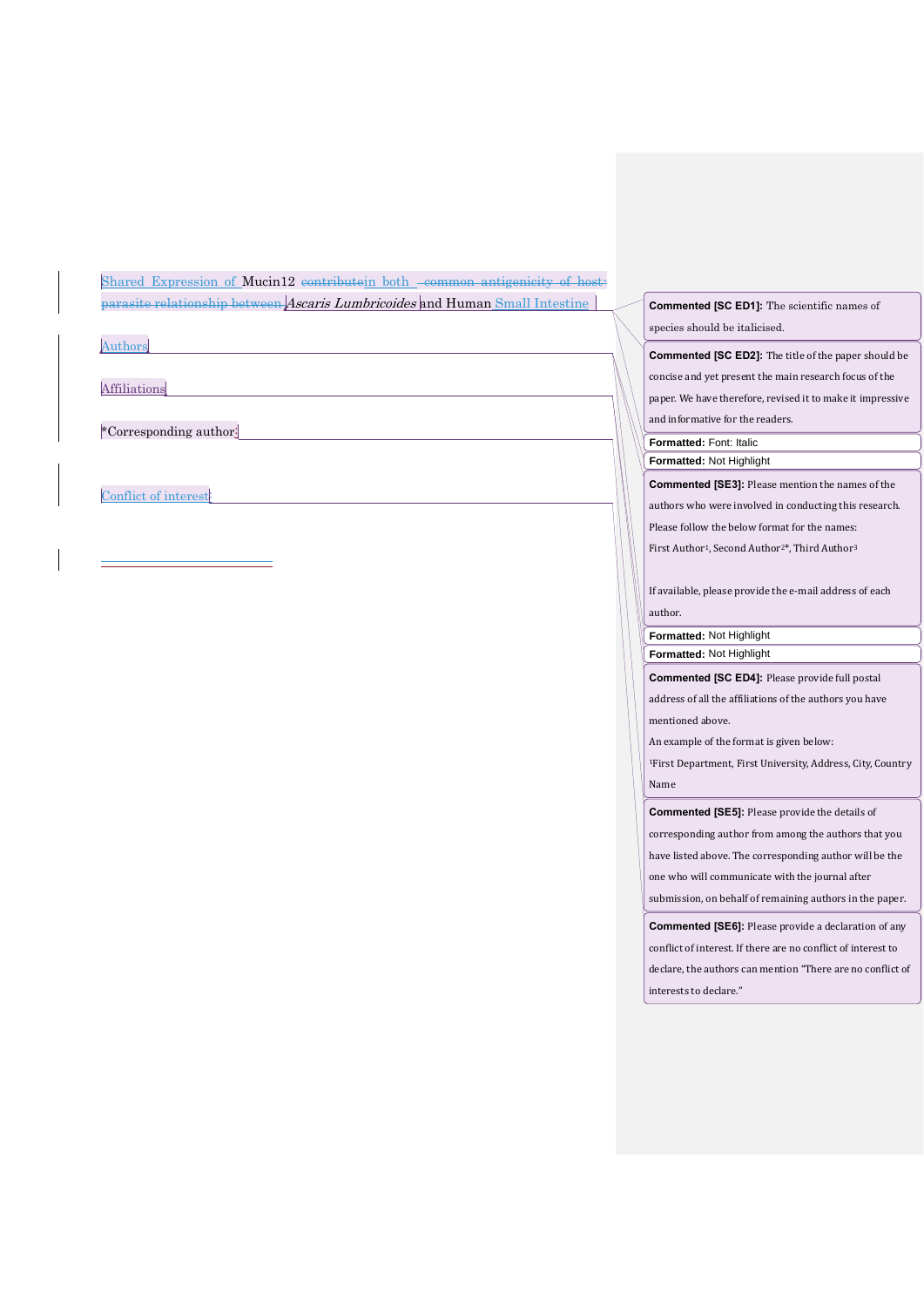#### SummaryAbstract

Ascaris lumbricoides is one of the most common parasites in the world. The purpose of this research-study is to-focuses on the host specificity of human Ascaris. lumbricoides, which is a parasitic parasite of in the small intestine and is also one of the commonest parasites worldwide. As part of this investigation, we examined, at a the genetic level, we examined the common antigenicity existing in A. lumbricoides and human small intestinal mucosa to unravel the this host–parasite relationship. We obtained three DNA clones after by screening analysis for common antigenicity of using a human colon cDNA library on common antigenicity using and anti-A. lumbricoides polyclonal antibodiesy. After sequencing analysis, we identified one of them is the transmembrane mucin12 gene was identified as a gene of interest. SThe specific signals of immunoe-staining with polyclonal anti-mucin12 antibodiesy were observed in the mucous secretory organs, epidermis, and intestinal canal of A. lumbricoides. These signals were disappeared when immunohistochemistry was performed using preabsorbed polyclonal antibodiesy with a specific peptide. These results suggested that  $mu$ in 12 mucin 12 was is localized in the mucous secretory organs to in the epidermis of A. lumbricoides. Furthermore, we examined the site of  $m$ ucin $12$  mucin $12$  localization  $\Theta$ n in the host-side, the specific mucin12 signals of mucin12 were observed on the mucousal epithelial present around intestinal crypts and villi of the small intestine. Therefore, it iswe suggested that mucin12mucin12 is one of thea proteins that show thes common antigenicity in both parasites, A. lumbricoides and its host. It is presumed that adult A. lumbricoides live in its their ideal preferred environment, which is the small intestine, by secreting  $mu$ cin $12$ <sub>mucin</sub> $12$ , which is the common antigenicity in the small intestine, to avoid being attacked by the host immune system.

#### Keyw Words:

Human Ascaris Lumbricoides, Human-human Small-small Intestinal-intestinal Mucosamucosa, Mucin12mucin12,

Hosthost--parasite relationship, sequencing,

### Abbreviations

#### 1. Introduction

Infection with the parasite A. lumbricoides infection is a disease caused by parasitizing of A. lumbricoides and isis widespread throughout the world. Many Several eases infections develop in tropical, subtropical, and temperate regions, although a few

**Commented [SC ED7]:** The abstract reflects the aim of the study and the methods implemented to achieve the study's objectives. However, you may consider to provide a brief introductory statement about already known hostpathogen interaction mechanism that would help in conveying the focus of the study clearly.

**Formatted:** Font: Not Italic, Not Highlight

**Commented [SC ED8]:** This is a lengthy sentence and is filled with jargons. Hence, we have edited it to make a concise yet clearer and meaningful context to your research.

**Commented [SC ED9]:** It would be ideal to mention the molecular weight of this glycoprotein and present a meaningful sentence.

**Commented [SC ED10]:** Although you have concluded the Abstract by stating the defensive mechanism of the parasite in human small intestine, please note that this is quite a known fact reported in several papers. Hence, the final statements here should reflect the potential of your findings from a diagnostic and prognostic view to appeal the reader's attention.

# **Formatted:** Not Highlight

**Commented [SC ED11]:** We have added a relevant keyword to enhance the paper's chances of visibility and searchability by readers online after it gets published.

**Commented [SE12]:** Note that as per journal guidelines, you are required to place a list of abbreviations in a footnote on the first page of the article.

**Commented [SE13]:** When referring to your data and describing your data do not use third person. This is very confusing. Please note the changes we have done by ...

#### **Commented [SE14]: Tip**: Serial comma

In American English, a comma (called serial or oxford comma) is inserted before "and" in a series.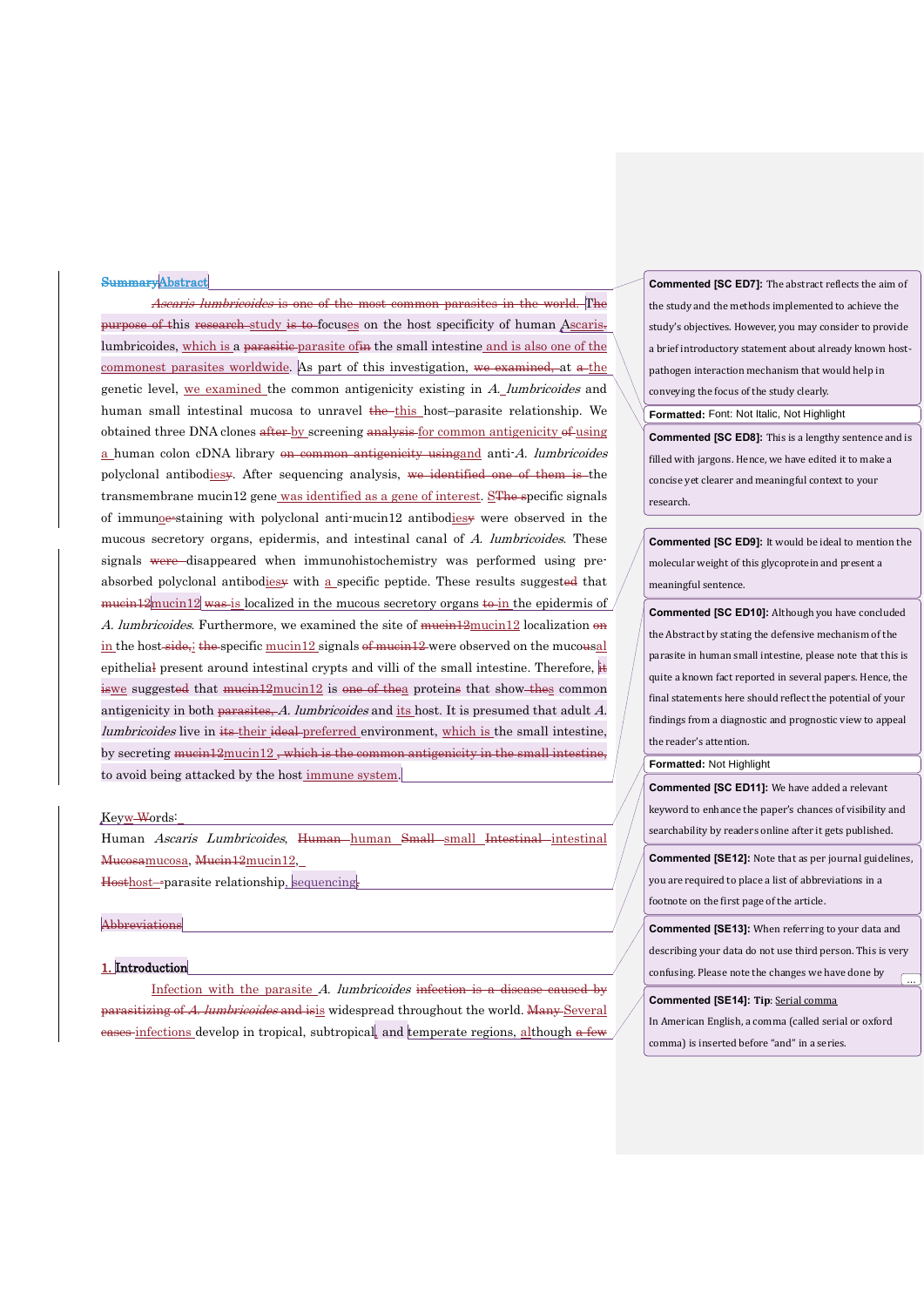also develop infew may also occur in cool regions. In Japan, the there were many prevalence of A. lumbricoides patients infection increased to such an extent after World War II and that it was ealled deemed a national affliction; but however, the number of patients prominently has decreased considerably, thanks to group disinfestation, usage of chemical fertilizers, and the improved conditions of livingenvironment. However, iIncreased international travel ing has been causing new problems in recent years because infection sources have increased due toof infected travelers from overseas countries entering Japan.

Infection begins when mature Looking at the life history of A. lumbricoides  $\frac{1}{x}$ , at first ure eggs were are ingested orally ingested. Once they reach the , and reached to the small intestine, they and hatches., and Hatching the larvae invade the intestinal walls. of the small intestine, andThey are then able to enter the systemic circulationthe circulatory system via the portal vein and reach the lungs from the heart. They break rupture the alveoli and areis swallowed once more by through the pharynx via the, bronchus, and the trachea, and enabling them to returns to the small intestine  $\frac{1}{2}$ . Finally, they become adultsreach maturity in the small intestine, where they mature and remain and stay. The human small intestine is considered to be the I ideal habitat for A. lumbricoides can be the human small intestine, but although its immunological escape mechanism has not yet been sufficiently clearly elucidated yet. Few gene level studies of the genetics of A. lumbricoides exist, and no research has been conducted regarding concerning the common antigenicity between A. lumbricoides and the human small intestine has been conducted.

However, some studies have investigated the biochemistry of the intestinal mucosa and its relevance in A. lumbricoides infection. As for research concerning A. *lumbricoides* and human intestinal mucosa, Scientists have proved reported the existence of an antibody against nematodes in the blood serum of ulcerative colitis patients through using the Ouchterlony method. The researcher reported the existence of common antigen substances in the cortical laminae and basal laminae of the cuticles on of A. lumbricoides side. Antigens common to A. lumbricoides, local existenceare exist of common antigens with A. lumbricoides around the basement membrane in normal human intestinal mucosa, and that a protein with a molecular weight of 41.38 kDa in  $\alpha$ crude antigen of normal intestinal mucosa antigen is the substance that owns shares a common antigen with A. lumbricoides.

# 2. Materials and mMethods

2.1 Preparation of A. lumbricoides crude antigen and polyclonal antibody

**Commented [SC ED15]:** This sentence is too lengthy and the flow of research findings reported in unclear. We have edited the sentence and added punctuations wherever applicable to enhance the overall readability.

**Commented [EN QA16]:** I have edited this sentence to bring the focus of the reader to the 'infection' rather than the 'life history' of the parasite.

**Commented [SC ED17]:** This is a non-specific inclusion of texts and hence we have edited it to present a concise context.

**Commented [SC ED18]:** This is a well-known fact and hence, please provide a suitable reference to it.

**Formatted:** Not Highlight

**Commented [SE19]:** Please add the appropriate citation.

**Commented [SC ED20]:** Do you want to depict any specific significance of this molecular weight of protein in the parasite as well as human small intestine mucosa?

**Commented [SC ED21]:** This sentence should be referenced for the author to refer to the existing findings reported in similar context.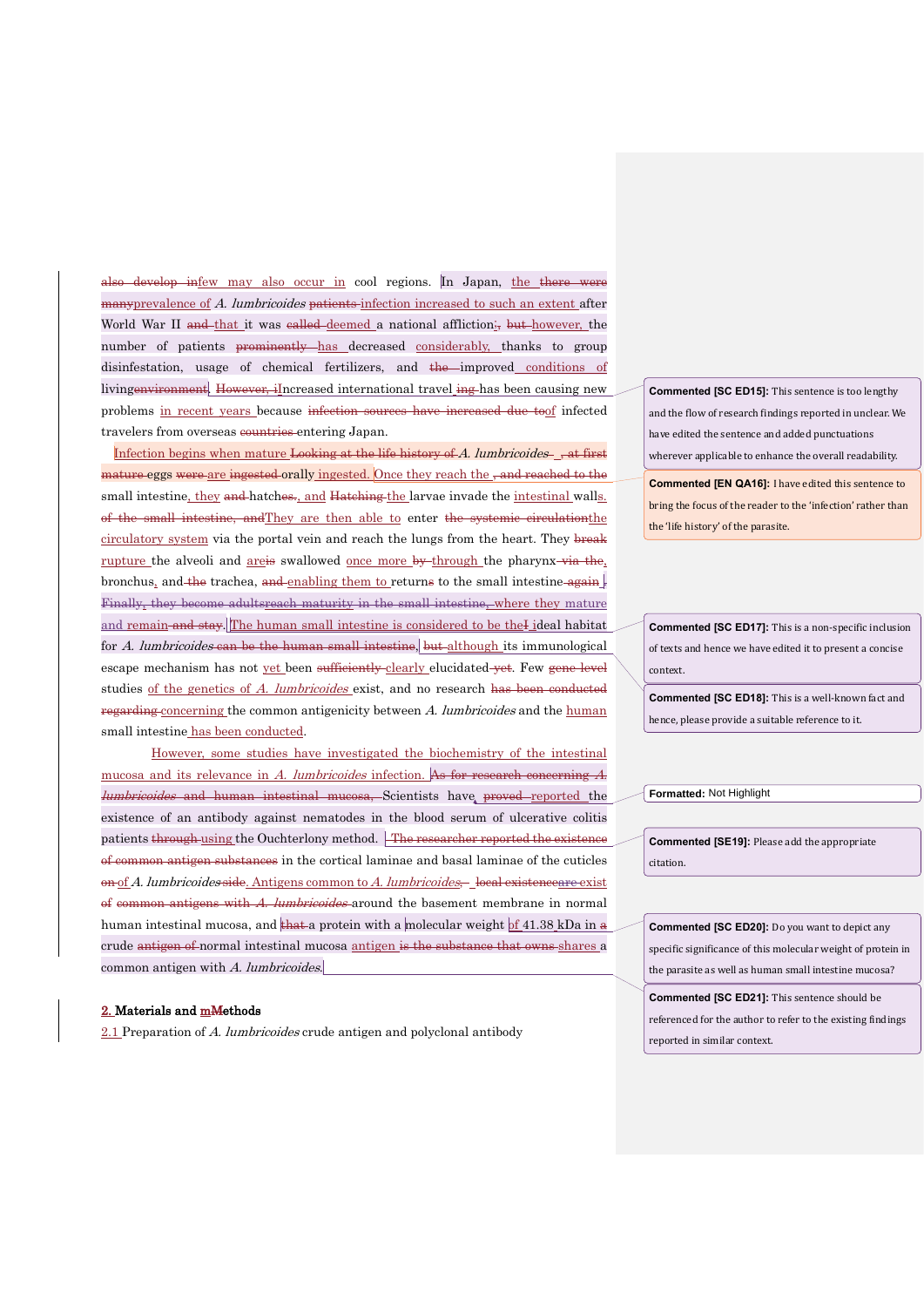AThe adult warm of A. lumbricoides were homogenized and the crude antigen was extracted using a homogenizer with PBS at 4℃℃. RThe rabbit polyclonal antibody specific for to A. lumbricoides were was kindly donated from by  $Dr.$  Ishida [5].

### 2.2 Screening using against a human colon cDNA library

In order to obtain We screened for the a cDNA clone that show-determines the commoncommon antigenicity between host and  $A$ . lumbricoides and its host, we used  $t$  sereening method of using a  $\lambda$ -phage method using and polyclonal anti---A. lumbricoides antibodyies. -Briefly, the plaques that were produced by using  $\lambda$ -phage human colon cDNA -librariesy were transferred to the a nitrate cellulose membrane, which was saturated with 10 mM IPTG. The membranes were screened with polyclonal anti-A. *lumbricoides* antibody antibodies and some of positive phage clones were obtained identified by developing color using development using 3.3- diaminobenzidines-4- hydrochlorides (DAB).

### 3. 2.3 Sequence aAnalysis of the sequence

The positive plaques for reactive against  $A$  lumbricoides antibody antibodies were picked up and transformed into anthe *E.coli* host. These clones were constructed as  $\alpha$ plasmid, pExcell. The sequences of positive clones were analyzed using the BigDye Terminator v3.1 cycle sequencing kit (Becton Dickinson Biosciences). The plasmid sequences were then compared with the sequences in the GenBank database (National Institute for Biotechnology Information) to determine the identity of genes.

# 4.2.4 Identifying the site of mucin12mucin12 localization in A. lumbricoides

The A 14 amino acid synthetic peptide of 14 amino acid (HREQYDVPQEWRKE) from amino acid 396 to 409 of mucin12mucin12 were was synthesized and administered it to rabbits to prepare anti-mucin12mucin12 polyclonal antibody antibodies by Sigma-Genosys (Hokkaido, Japan). On day 0, The first administration to the rabbit on day  $\theta$ was given a 200 µg dose of the peptide, then boosted by followed by an additional 100 µg in 5 subsequent administrations on days 7, 14, 21, 27, and 42 with incomplete Freud  $\frac{1}{8}$ adjuvant. On day 49, exsanguination was conducted. Furthermore, tThe serum was purified by ammonium sulfate precipitation.

To identify the localization of mucin12 in A. lumbricoides, we conducted immunostaining with sections of A. lumbricoides. Three frozen sections were used: one from the **Commented [SE22]:** Please provide details regarding the affiliation. E.g., Department/university/state/country.

**Formatted:** Not Highlight

**Commented [SE23]:** What is the company/clone of the secondary antibody used for final detection?

**Commented [SC ED24]:** The abbreviation should be elaborated to help the reader understand the chemical composition of this reagent.

**Commented [EN QA25]:** At what phase (beginning of stationary phase or in the stationary phase, etc.) was IPTG added to the membrane. This is an important aspect of induction protocol that needs to be clarified.

**Commented [SE26]:** Is the plasmid sequence for pExcell published? If so please cite it in this section.

### **Formatted:** Not Highlight

**Commented [SE27]:** Please provide precise details on the care and use of animals and of experimental procedures.

**Commented [SE28]:** The "Ethical approval" aspect of this paper is blank. Approval for the use of rabbits for generation of polyclonal serum and human tissue for staining of mucin isoforms is not described in the materials and methods. No major journal will accept these studies without statement of ethical approval.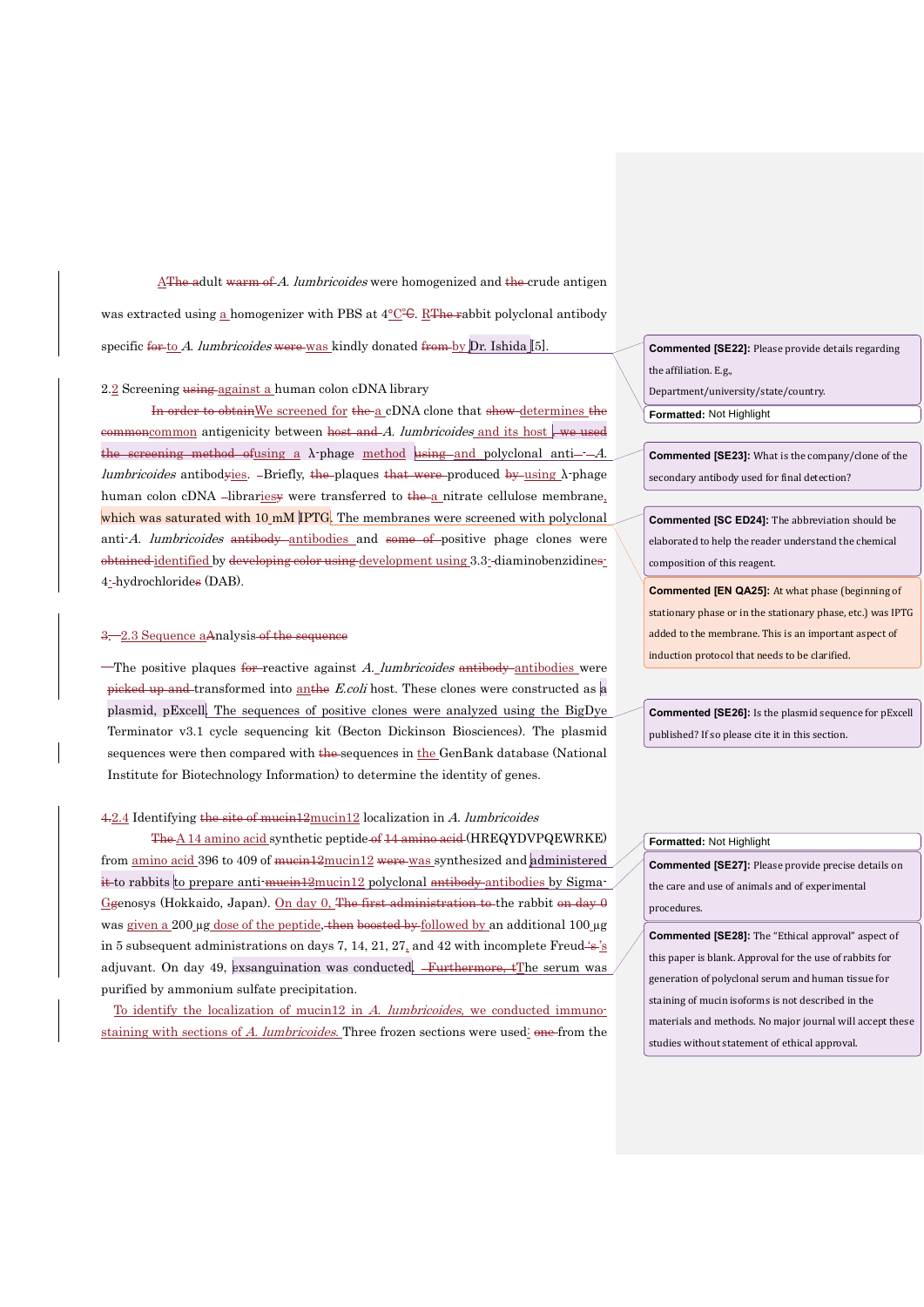head, the quarter point of from the head, and the quarter point from of the tail of  $A$ . *lumbricoides*. The sections of *A. lumbricoides* were cut into sliced with μ of thicknessslices  $-$  and stained with HE. In order to identify the localization of mucin12 in A. *lumbricoides*, we conducted immuno-staining with sections of A. *lumbricoides*. After blocking, the sections were stained with the polyclonal anti- $\frac{m}{\text{mean12}}$ antibodiesy  $(\times \times 150)$  dilution) and mucin12 antibody antibodies after the absorption treatment with the synthetic peptide described above earlier in this section to identify the specificity of the primary antibody. After washing with PBS with Tween 20, FITC anti-rabbit IgG (Sigma-Aldrich,  $\times$ x150 dilution) were was used for as the secondary antibody. These sections were observed by using a laser confocal microscope LSM510 (Carl Zeiss).

To confirm the mucin12 existing in A. lumbricoides crude antigen, SDS-PAGE was performed using a crude extract of A. lumbricoides. For western -blotting, crude extract was transferred onto nitrocellulose membrane by a semidry transfer system (ATTO, Japan) and incubated with anti-mucin12 polyclonal antibodiesy  $(\times\#1,000)$ dilution) for primary antigen after blocking. Furthermore, the The membrane was incubated with HRP aAnti-rabbit IgG for the secondary antibodiesy and the reacted bands were visualized by using the ECL method (GE healthcare) using and X-ray films.

In order  $tT_0$  confirm that the results of immunoe-staining were not affected by mucin12mucin12 that were derived fromof human origin, wWestern -blotting was performed with protein extracts of A. lumbricoides crude antigen and mouse Embryonic Stem (ES) cell lines using RaAnti-GAPDH polyclonal antibodiesy that could cross-react with some-mammalian GAPDH (human, mouse, and rat, etc.) (Cat: ab9485-25, Abcam,  $\times$ x1,000) for the primary antibodiesy and HRP anti-rabbit IgG (Sigma-Aldrich, as described above) for the secondary antibodiesy.

#### 3. Results

1.3.1 Screening with against a human cDNA library

As the results of homology search,  $\frac{1}{A}$ he fragments of 389 bp was identifiedmatched with -as frombase 756 bases to 1144 base of human transmembrane mucin12mucin12 (AF147790) with and its consistent was 99.5% consistency (Fig. 1).

[Other text deleted]

2.3.2 Identifying the site of mucin12 localization in A. lumbricoides

### **Formatted:** Not Highlight

**Commented [SE29]:** Remark: "The quarter point" does not make it clear where the sections were taken from. Please clarify.

**Commented [SE30]:** How thick were these sections cut for immunostaining? Was the polyclonal antibody to Muc12 validated in any other way independent of peptide absorption?

**Commented [SC ED31]:** Please specify the quantity of crude extract used.

**Commented [SC ED32]:** Please mention the name of the company from where you have purchased this antiimmunoglobulin. Also, provide the dilution of the antibody used in this experiment.

**Commented [SC ED33]:** Please mention the source to which this polyclonal antibody belongs.

**Commented [SE34]:** Please describe how the screening of "clones" or "plaques" was done at the beginning of the results section to help clarify the data in this section with the reader.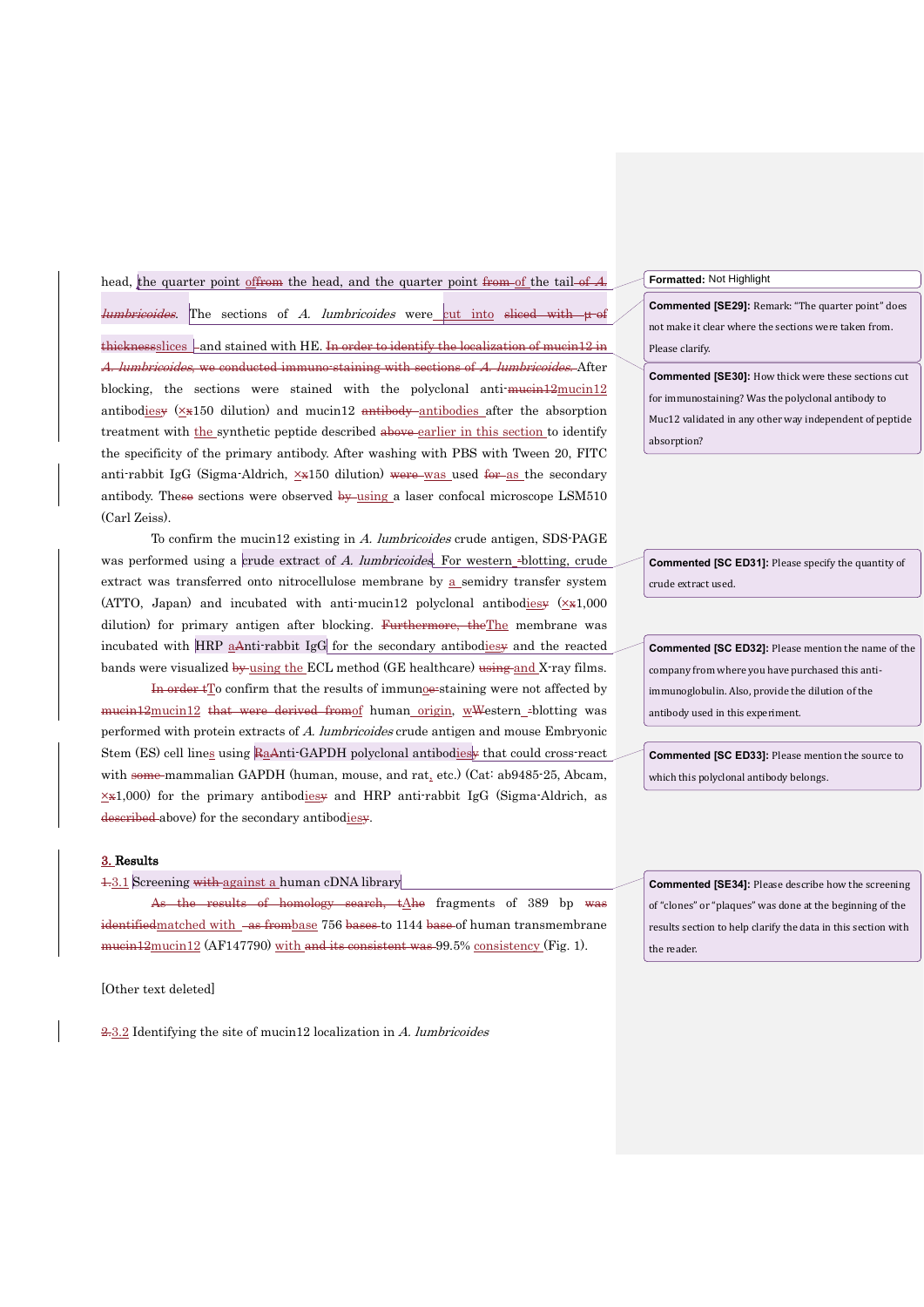In order to identify the localization of  $m$ uein $12m$ ucin $12$  inon A. lumbricoides,  $immunohistochemistry was performed with the anti-muein12mucin12 polyclonal$ antibodiesy. As the results, the FITC-labeled signals were detected in the mucous secretory organs, epidermis, and intestinal canal (Fig. 2b and 2c). In order  $tT_0$  confirm the specificity of the antibody, the mucin12mucin12 antibodyies was were pre-absorbed with a synthetic peptide that was used for the preparation of polyclonal antibodies  $\ast$  and done the staining as samestained as described abovein section 2. As showned in Fig. 2d and 2e, the signals were clearly disappeared. These results were suggested that the protein which that reacts with anti-human  $m$ ucin $12$  is localized in the mucous secretory organs, epidermis, and intestinal canal in of A. lumbricoides.

#### [Other text deleted]

#### 4. Discussion

It was discussedhas been suggested that one of an the parasite's immunological escape mechanism utilized bys A. lumbricoides is the expression of the matteran antigen very similar to to itse host antigen  $[6]$ . However, the parasite's immunological escape mechanisms have have not yet been sufficiently clearly unraveled yetelucidated, so this hypothesis has not been definitively confirmed. Therefore, the researchers authors of the present report decided to reveal examine the this potential immunological escape mechanism using a molecular biological biology tool. After conducting a screening against a human colon cDNA library—of human colon—using anti- $-A$ . lumbricoides polyclonal antibody antibodies and checking for a common antigen,  $3$  three positive clones were obtained. One of the rResults of the analysis of each sequence showed that one clone possessed high homologous homology with transmembrane mucin 12mucin12.

Mucins are mucous glycosylated proteins that are important components of mucous that covering inner cavities such as the trachea, the digestive tract including the stomach and intestines, and the gonads [11].

# [Other text deleted]

At the time of writing Currently, 18 different mucin genes proteins have been reported to exist in humans. There are secreted mucins, which are secreted from epithelial cells, and membrane-associated mucins, which have transmembrane sections and exist under cellular membrane-bound conditions.

We examined transmembrane mucin12 In order to observe thein the context

**Formatted:** Not Highlight

**Commented [SE35]:** Should this perhaps be in section 2? Please check.

**Commented [EN QA36]:** Although you have indicated the locations of the protein reactive mechanism in the parasite, it would be ideal to emphasize on which of these locations showed the most promising outcome.

**Formatted:** Indent: First line: 0 ch

**Commented [EN QA37]:** Although your meaning is sufficiently evident through this paragraph, I have inserted further edits in this section to depict the core intended research approach of this study in comparison to existing literature. Also, it not very well correlates to the finding of 3 positive clones after screening of the cDNA library.

**Commented [SE38]:** This sentence has been deleted to avoid redundancy.

**Formatted:** Not Highlight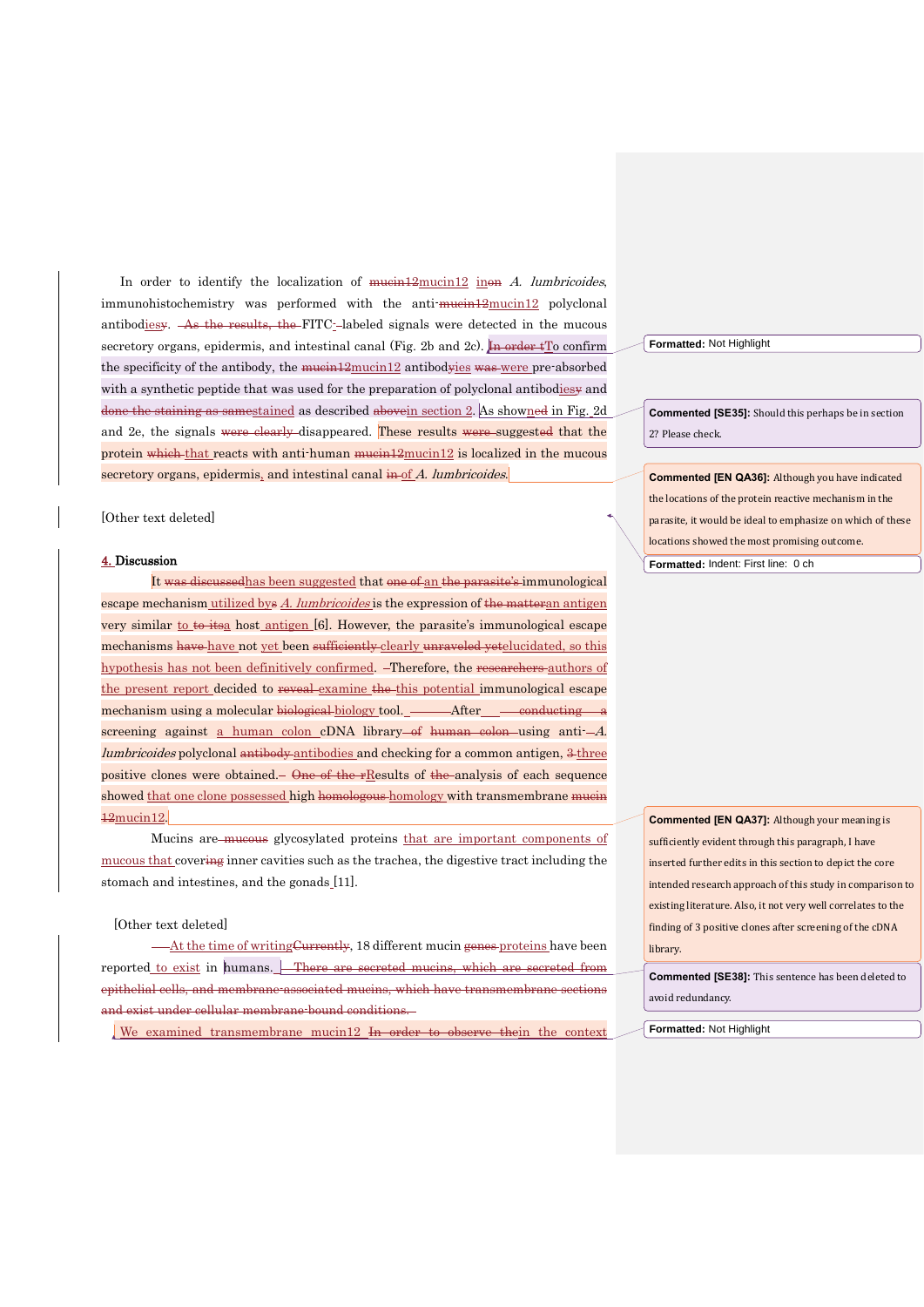eiation of transmembrane mucin12 inof the rest of the mucin family.,  $-\text{G}$ genomic mucin12 DNA can be found on chromosome 7, along with that of of mucin12 including in mucin 3 and mucin 17 are existed on same chromosome  $7-[20]$ , and mucin $12$ mucin $12$ protein is comprised of comprises a total of 588 amino acid sequences.

Mucin 12Mucin12 was localized in the mucous secretory organs and the epidermis of hypodermis of A. lumbricoides by immunostaining with m $\frac{M_{\text{He}}}{M_{\text{He}}}$ ucin12 polyclonal antibody  $(Fig, \rightarrow)$ . The mucous secretory organs are connected to the epidermis of hypodermis and the lateral cord, and are involved in excretion and form the cluster-like .[21]. There is an excretory canal in the lateral cord, and it is connected to the surface of the worm body.

Then, wWestern blotting was conducted to examine the existence of common antigenicity of  $m$ ucin $12$  in A. lumbricoides crude antigen.  $-$  A band was detected around  $37$  kDa. Additionally, a specific band was detected in the protein extracted from cultured mouse cell but not in human A. lumbricoides crude antigen.

Researchers-The authors would like to further examine the protein, which is cross-reactive with  $m$ uein $12$ mucin $12$  in the A. lumbricoides crude antigen, and the matter substance similar to actin and beta-casein-like-protein detected asnoted to have common antigenicity, both detected in this study. We would also likeAnd to research which investigate whether any  $A$ . lumbricoides hosts are is immune to avoidance by mucin 12mucin12,  $-$ of the mechanism and the other mechanisms of immune avoidance utilized by A. lumbricoides.

# 5. Conclusion

In this study, analysis of common antigenicity between A. lumbricoides and intestinal mucosa obtained three DNA clones. After analyzingAnalysis of each clone sequence indicated  $\frac{1}{2}$  it was clarified that one of them has high homology with transmembrane mucin12mucin12.

Localization of  $mu$ cin $12$  was confirmed in the mucousmucosal epithelial present around the intestinal crypts and villi of the human small intestine. These data suggest that expression of mucin proteins by helminths may be one mechanism by through which the helminth parasite evades immunological detection within the mammalian host.

6. Acknowledgments Ethical approval

**Commented [EN QA39]:** The intended importance of the term 'transmembrane' should be explained further because scientists have explored the membrane properties in context of the parasite's ability to defy the host's immune mechanism. This aspect should be clearly depicted by you through these lines.

**Formatted:** Not Highlight

**Formatted:** Not Highlight **Commented [SE40]:** Please provide the figure number.

**Commented [EN QA41]:** This explanation about lateral cord does not add significance to the explanation you have provided about mucous secretory organs in relation to mucin12. We have thus deleted it to make the paragraph more concise and focussed.

**Commented [SE42]:** Is it known what the sequence of the 37KDa protein from the helminth is and how it is modified (glycosylated or a receptor) during infection?

**Commented [EN QA43]:** This is a non-specific

expression and should be elaborated with proper context. **Formatted:** Not Highlight

**Commented [SE44]:** Please check if the edit retains your intended meaning.

**Commented [EN QA45]:** There are papers that have reported about expression of mucin proteins being one of the pathogenic mode of overcoming the antigenic defence mechanism of the host. Hence, this concluding remark should be more focussed on how your findings can contribute to the next level of analysis by other researchers in this field.

You might probably refer to the continuous evolution of parasitic immune regulatory pathways that can be explored towards obtaining a novel therapeutic outcome.

**Commented [SE46]:** Please provide information about those individuals who provided help during the research (e.g., providing language help, writing assistance or prop-...